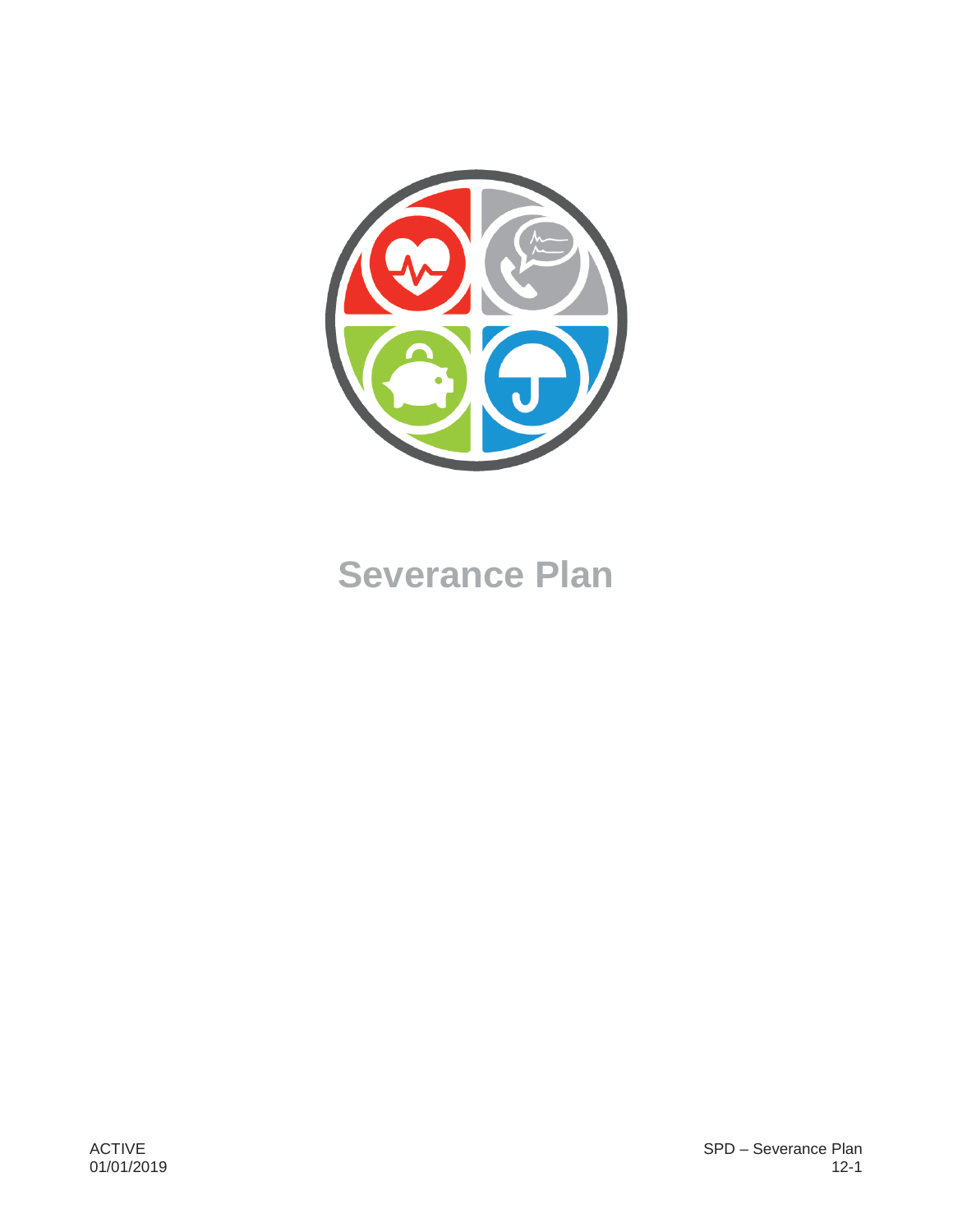This page intentionally left blank.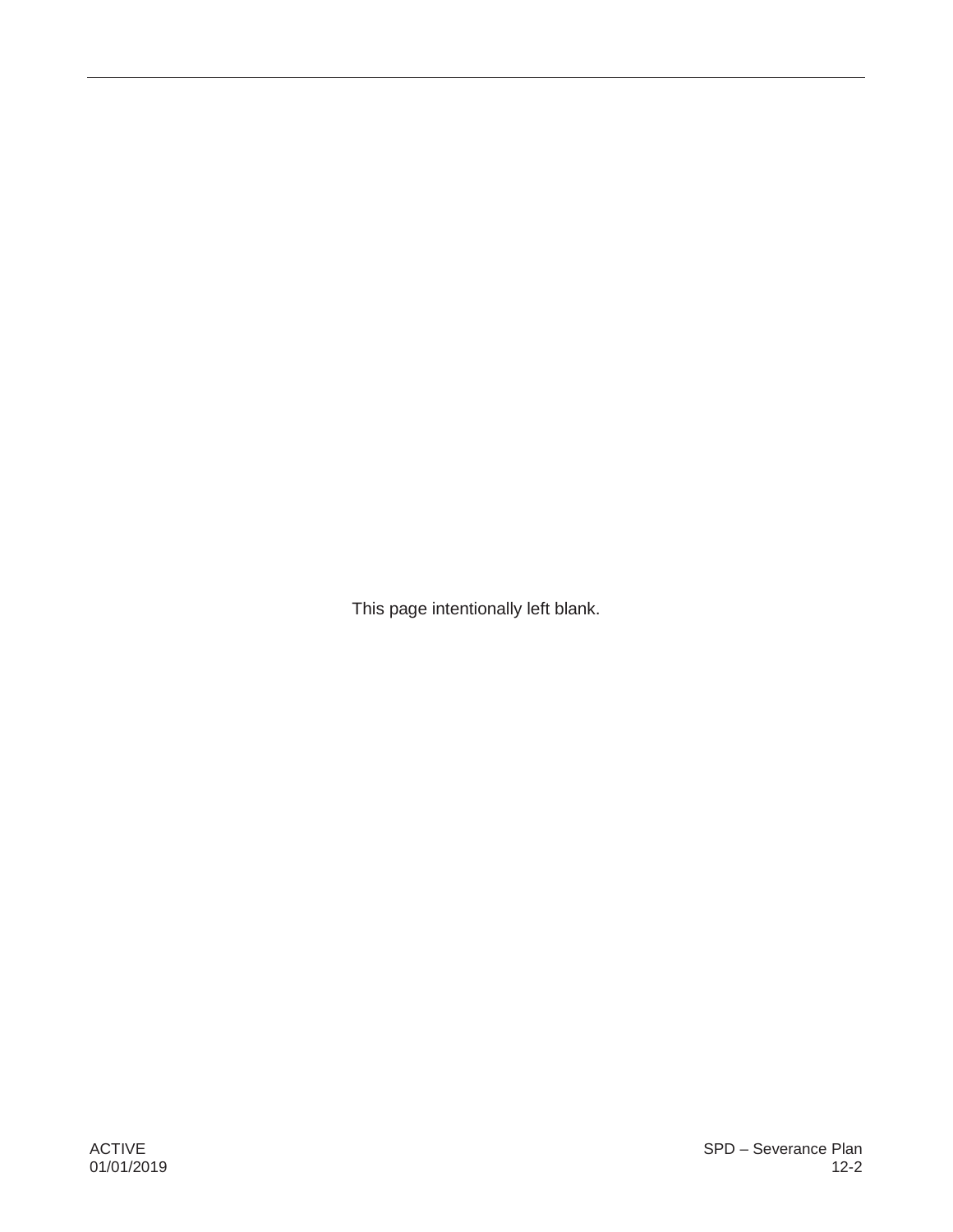Severance Pay is money paid by the Company to some Employees whose employment ends involuntarily.

# **The Severance Plan:**

The Consolidated Nuclear Security, LLC Severance Plan (the "Plan") for Non-Bargaining Unit Employees provides severance pay benefits to eligible non-bargaining unit Employees of the Company. The Company maintains the Plan as a means of providing eligible Employees with severance pay in the event their employment ends involuntarily in certain circumstances and in recognition of their years of service with the Company.

This document describes the Plan benefits as they apply to eligible Employees and serves as the summary plan description (SPD) for the Plan under the Employee Retirement Income Security Act of 1974 (ERISA). This SPD is not a substitute for the actual Plan document. The Plan document remains the final authority on the Plan's terms; in the event of a conflict with this SPD, the Plan document will control in all cases.

You may review the official plan document upon request at the Plan Administrator's office at a reasonable time. Upon written request, the Plan Administrator will give you a copy of the Plan document. The Plan Administrator may impose a reasonable charge for copying the Plan.

You should read this SPD carefully. Certain capitalized words have special meanings and are defined elsewhere in this SPD. If you have questions about the Plan or this SPD, contact the Plan Administrator. The Plan Administrator's contact information is located at the end of this SPD.

The Company reserves the right to amend, modify, suspend, or terminate the Plan, in whole or in part, at any time at its discretion with or without advance notice to participants, for any reason, subject to applicable law.

# **Eligibility**

### **Who Is Eligible?**

To be eligible for severance pay benefits provided under this Plan, you must be categorized and paid by the Company as a regular non-bargaining unit Employee of the Company and your employment with the Company must be involuntarily terminated in a reduction in force. This means that the Company must initiate the termination, and the Company's payroll records must reflect that you were terminated as part of a reduction in force.

To be eligible for participation in the Plan, you must also receive a Notification Letter from an authorized Company official immediately before or at the time of your termination of employment. The Notification Letter must indicate your anticipated Termination Date and must state that you are eligible for severance benefits.

Even if you receive this Notification Letter, you will not be eligible to receive severance benefits unless you satisfy all of the conditions for receiving a benefit under this Plan, including execution of a General Release and Waiver. These conditions are discussed below.

If you do not receive a Notification Letter, you will not be eligible to receive severance benefits under this Plan.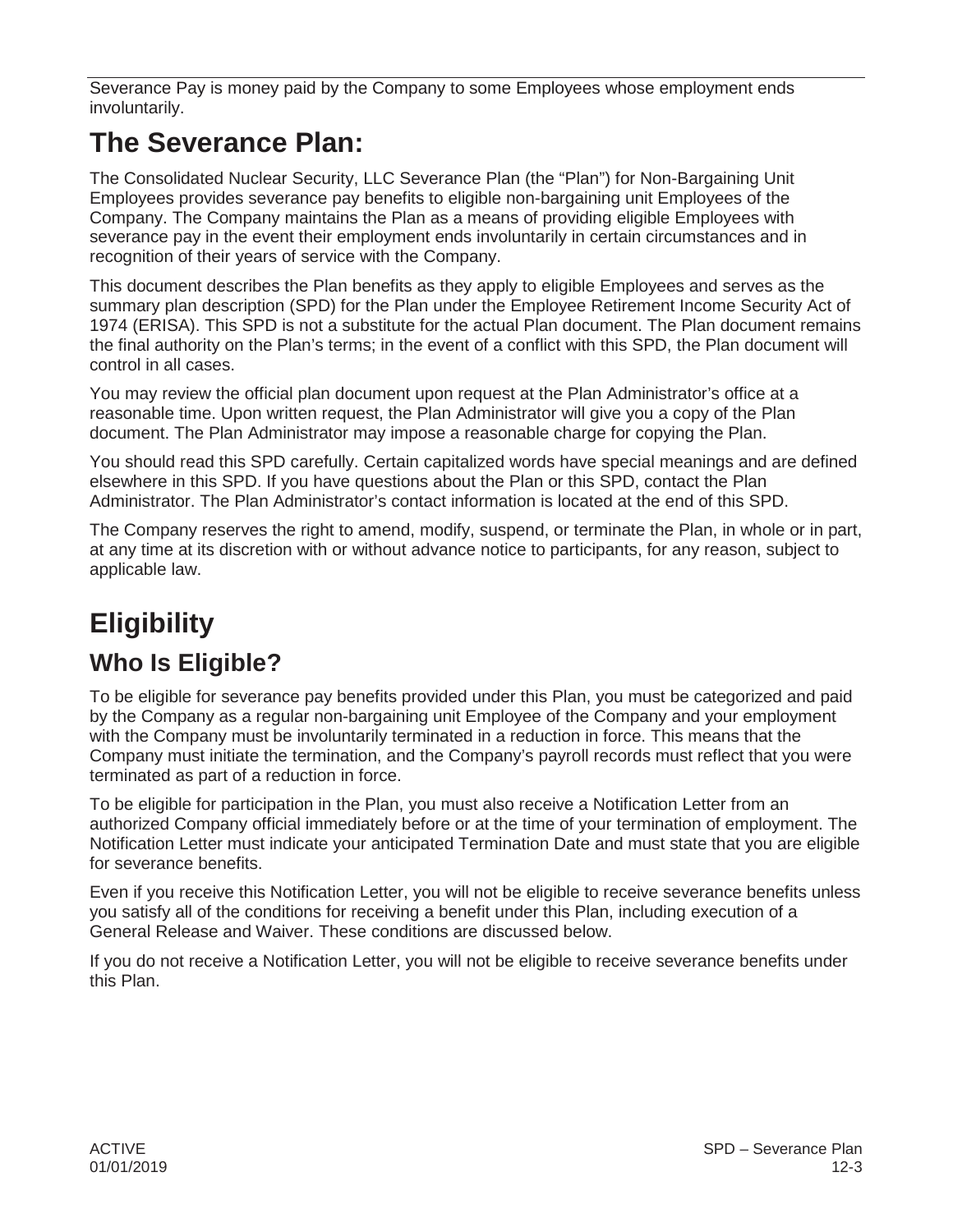### **Who Is Not Eligible?**

If you do not meet all of the Plan's eligibility requirements, including the Plan's conditions for receipt of a severance benefit, you will not be entitled to any severance pay when you terminate employment with the Company.

You are not eligible to receive severance pay and may not participate in the Plan if you are any one of the following:

- You are employed in a temporary position, as determined by the Company;
- You are categorized by the Company as a bargaining unit Employee;
- You have less than one year of Company Service (this term is defined in the Glossary);
- You are paid as an independent contractor or you are a leased employee;
- Your employment with the Company is terminated due to your death;
- You terminate your employment voluntarily or you initiate your termination of employment;
- You are terminated for Cause (this term is defined later in this section);
- You have an outstanding debt owed to the Company, unless you agree in writing that the Company may withhold the total amount of the outstanding debt from the severance payment to you;
- Your employment is terminated due to a temporary suspension of work;
- At the time you receive a Notification Letter, you are designated as in a Key Personnel position in the contract between the Company and the National Nuclear Security Administration (NNSA), you are an officer of the Company, or you are the facility security officer of the Company;
- You are employed by or receive an offer of employment with a contractor awarded a contract by the U.S. Department of Energy (DOE) or the NNSA for the management and operation of the Y-12 National Security Complex and/or the Pantex Plant, or any portion thereof;
- You are employed by, or receive an offer of employment with, an affiliated employer;
- You do not execute a General Release and Waiver; or
- You signed a waiver of benefits, whether or not the waiver was executed before or in connection with your termination of employment.

If you do not meet the Plan's eligibility criteria, you will not be entitled to any severance pay or similar benefits upon termination of employment.

The Plan Administrator has the absolute and exclusive discretionary right and final authority to make any necessary determinations concerning whether an Employee is eligible to receive benefits under the Plan. Any determination by the Plan Administrator shall be final and binding on all parties.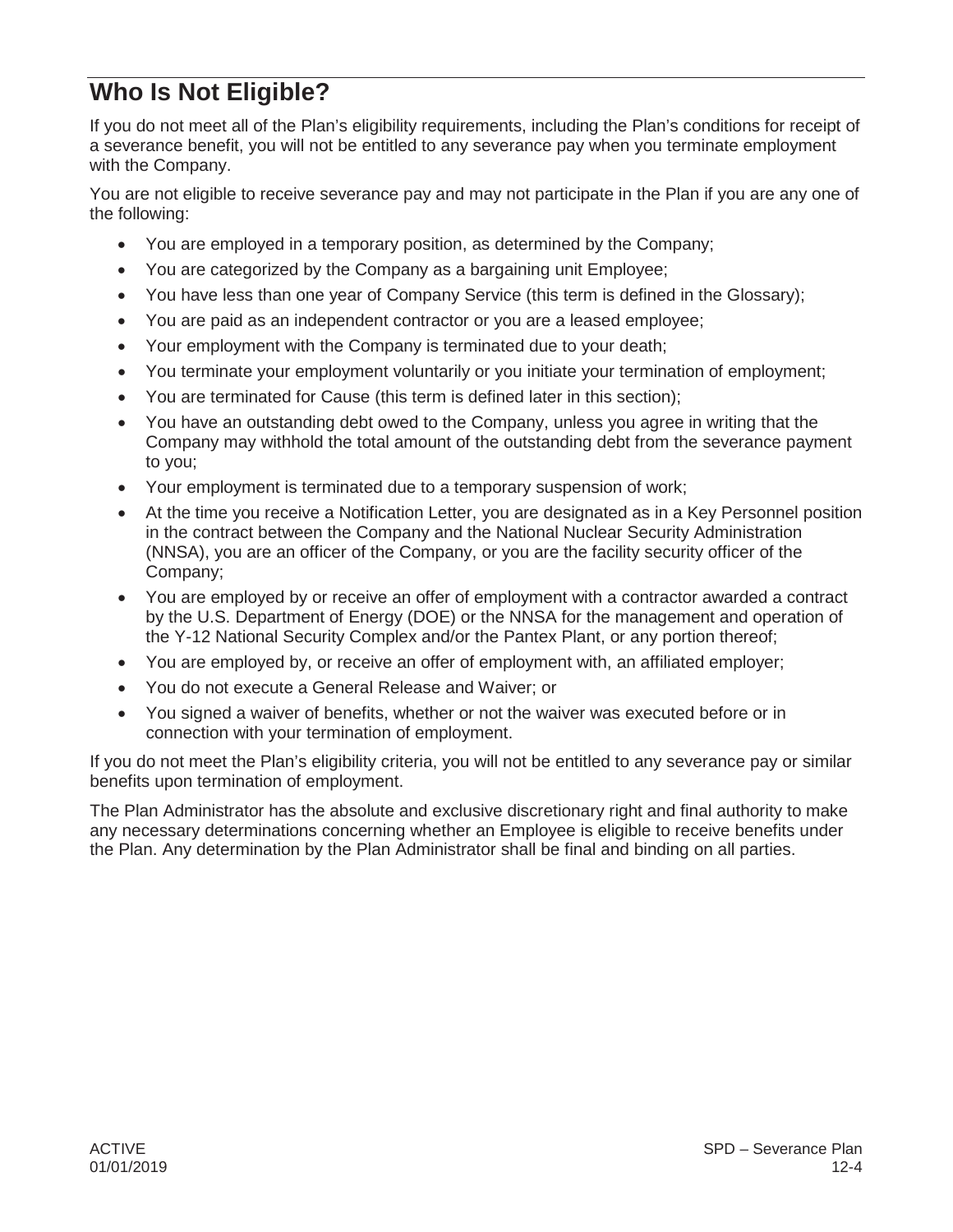## **Severance Benefits**

### **How the Plan Works**

If you meet the eligibility requirements to participate in the Plan and you satisfy all of the conditions for payment of benefits, you will receive severance pay benefits based on your Company Service and pay at your Base Rate in effect on the date immediately preceding your Termination Date.

### **How Are Severance Benefits Calculated?**

Severance benefits are calculated as follows:

| <b>Company Service</b>        | <b>Severance Pay at Base Rate</b>                                                        |
|-------------------------------|------------------------------------------------------------------------------------------|
| One full year or greater      | Severance equal to 1 week of Pay for each full year of<br>Company Service up to 26 weeks |
| <b>Total Maximum Benefits</b> | 26 weeks of Pay                                                                          |

The Company may change your Termination Date (making it earlier or later) if the Company determines that the circumstances require a change.

### **How Are Severance Benefits Paid?**

Severance pay benefits will be paid in a lump sum as soon as administratively possible within 60 days following your Termination Date, providing you satisfy all of the conditions for payment of severance benefits. This includes signing (and not revoking within the revocation period) a General Release and Waiver. Deductions will be made for taxes and all other required or authorized deductions.

If you are rehired by the Company, an affiliated employer, or a successor contractor before the end of the period covered by the severance benefits, you must return to the Company the severance pay for the period following your rehire date before you begin to work again. For example, if you received 20 weeks of severance benefits in a lump sum and you are re-employed after 15 weeks, you must return to the Company 5 weeks of Pay.

### **Conditions for Payment of Severance Benefits**

If you receive a Notification Letter, you will not be eligible to receive a severance benefit under the Plan unless you satisfy each of the following conditions:

- You must sign a termination statement provided by the Company.
- You must return all Company property that is in your possession, custody, or control. This "property" includes, but is not limited to, all materials, documents, plans, records or papers, or any copies of such documents which, in any way, relate to the Company's affairs. This property further includes all tools, vehicles, cards, manuals, and any money due the Company.
- You must sign a General Release and Waiver of all legal or contractual claims of any kind (with some exceptions as more fully explained in the Waiver) in a timely manner and deliver it to the Company as directed.
- You must agree in writing to allow the Company to withhold from your severance benefit the amount of any outstanding debt you owe the Company.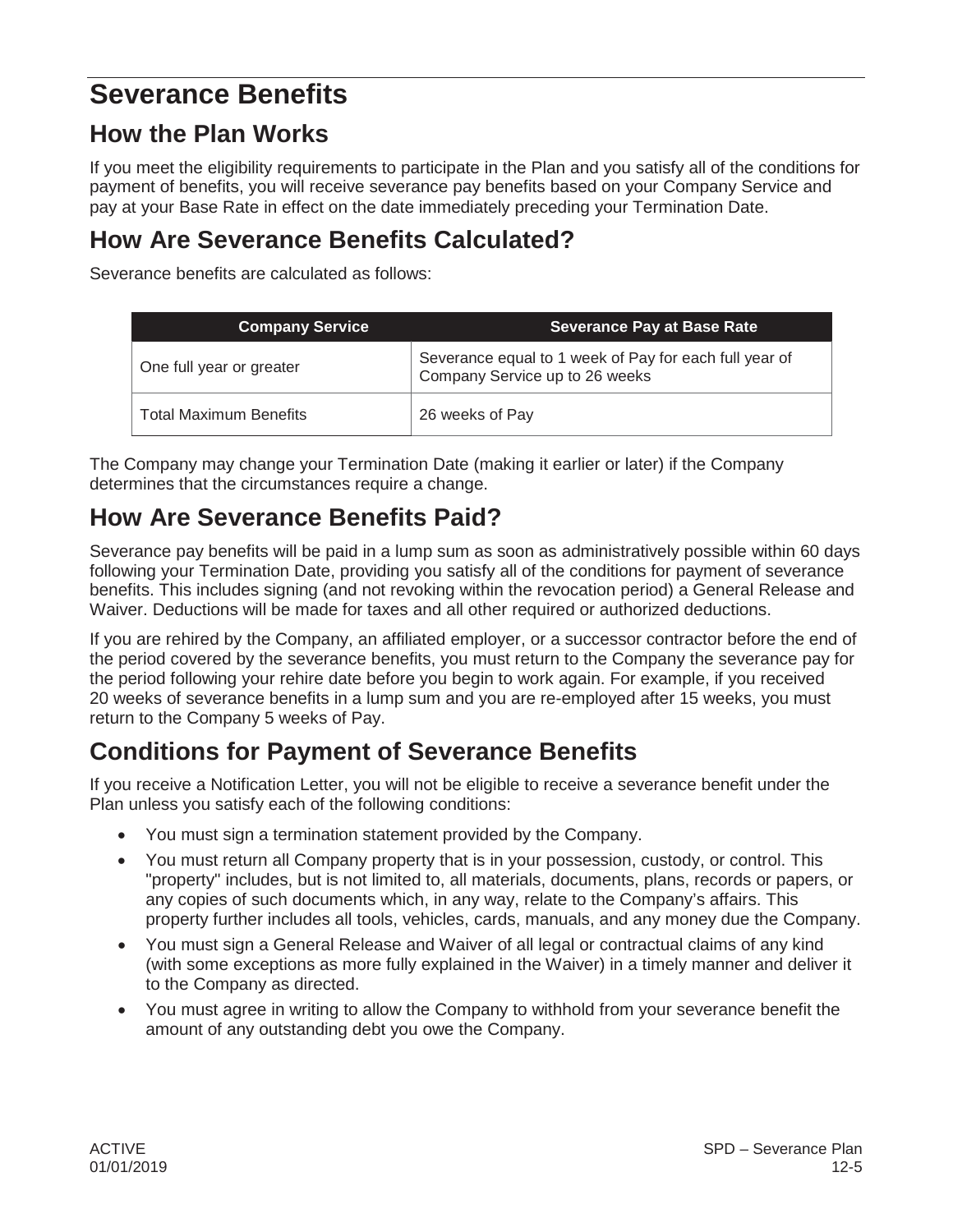### **Important Terms Relating to Severance Benefits**

This SPD uses certain terms to describe the Plan and the severance benefits that are provided to eligible Employees. Some of these terms are defined below. If you have any questions about a particular term and how it may apply to you, contact the Plan Administrator.

### **Base Rate**

Your regular straight-time pay for your normal work schedule for your last regular pay period with the Company immediately preceding your Termination Date. Base Rate excludes overtime pay, bonuses, commissions, fees, incentive allowances, certification pay, pay premiums for participation in the Human Reliability Program or work in the Material Access Area, and all employer-provided benefits.

### **Cause**

Your termination of employment by the Company for reasons which include, but are not limited to, poor performance, misconduct, commission by you of any felony or misdemeanor involving moral turpitude under applicable law, or a violation of or a failure to follow the Company's rules or policies, all as determined by the Company.

### **Company Service**

For purposes of this Plan only, the continuous period or sum of continuous periods of employment with the Company.

- If you are a Company Employee who was employed by Babcock & Wilcox Pantex, LLC as of June 30, 2014, "Company Service" will include your continuous service with Babcock & Wilcox Pantex, LLC, as well as any continuous service with Mason & Hanger Co., Inc.
- If you are a Company Employee who was employed by Babcock & Wilcox Technical Services Y-12, LLC as of June 30, 2014, "Company Service" will include your continuous service with Babcock & Wilcox Technical Services Y-12, LLC, as well as any continuous service with Lockheed Martin Energy Systems, Inc., continuous service with Martin Marietta Energy Systems, Inc., and continuous service with Union Carbide Corporation Nuclear Division (but only with respect to service at one of the DOE facilities in Oak Ridge, Tennessee).

Your Company Service for purposes of the Plan will be determined as of your Termination Date under the Company's service rules. If you are or have been rehired, you will not receive any Company Service under the Plan for any period of service for which a severance benefit, layoff allowance, or similar payment previously paid to you by the Company or by any DOE or NNSA cost-reimbursement contractor.

### **ERISA**

The Employee Retirement Income Security Act of 1974, as amended, and the regulations thereunder.

### **Key Personnel**

Any individual listed in Section J, Appendix J of the contract between the Company and the NNSA, and any officer of the Company, including the facility security officer.

### **Notification Letter**

Any formal notice from the Company that your employment with the Company will be involuntarily terminated.

### **Termination Date**

The date designated by the Company as your last day of active employment.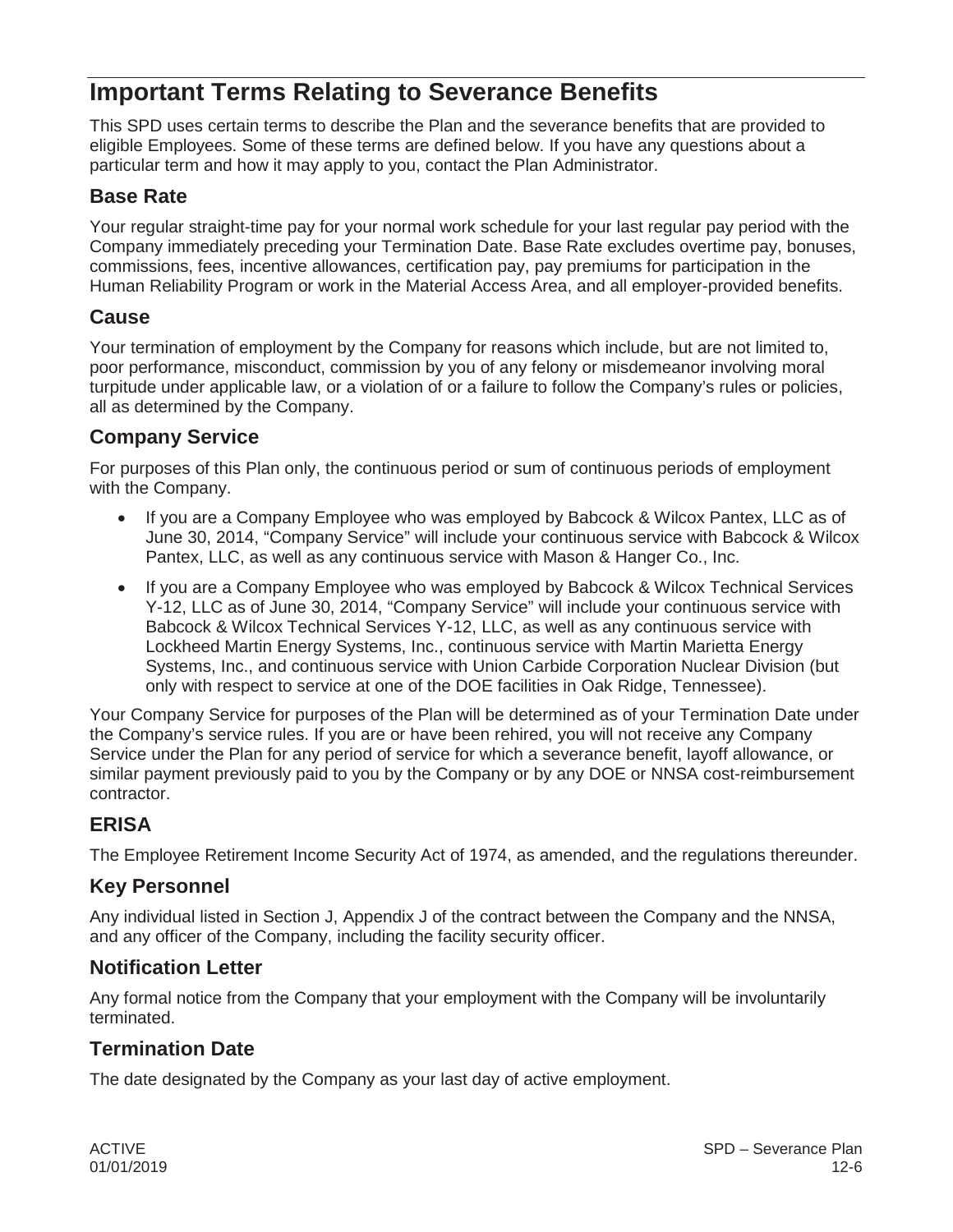# **Additional Rules that Apply to the Plan**

### **Procedures for Filing and Appealing Claims**

If a dispute arises concerning whether you are entitled to benefits under this Plan or as to the amount of your benefits, you must first file a claim for benefits in accordance with the following procedure. A claim for Plan benefits must be in writing and addressed to the Plan Administrator, c/o Director, Employee Benefits, at Consolidated Nuclear Security, LLC, P.O. Box 2115, Oak Ridge, TN 37831. In the event of a dispute, your claim for benefits must be received by the Plan Administrator within 6 months after your Termination Date.

You may file claims for Plan benefits and appeal adverse claim decisions yourself or through an authorized representative. An "authorized representative" means a person you authorize, in writing, to act on your behalf. You must follow the Plan's procedures for appointing an authorized representative. The Plan will also recognize a court order giving a person authority to submit claims on your behalf. For additional information, contact the Plan Administrator.

You will be notified of the Plan's determination regarding your claim no later than 90 days after the Plan's receipt of the claim. This time period may be extended up to an additional 90 days due to circumstances outside the Plan's control. In that case, you will be notified of the extension before the end of the initial 90-day period.

If a claim for Plan benefits is denied in whole or in part, you will receive written or electronic notification that will include:

- The specific reasons for the denial with reference to the specific Plan provisions on which the denial was based;
- A description of any additional information needed to complete the claim and an explanation of why the information is necessary;
- A description of the Plan's claim review procedures and applicable time limits; and
- A statement of your right to bring a civil action under ERISA Section 502(a) following an adverse benefit determination on review.

To have your claim reconsidered, you must file an appeal of an adverse benefit determination for a claim with the CNS Benefits Appeals Committee. The appeal must be submitted in writing to the attention of the Plan Administrator at 602 Scarboro Road, Oak Ridge, TN 37830. You will have 60 days following the receipt of an adverse benefit decision to appeal the decision. If you do not file an appeal, the initial decision will be deemed the final decision for time-limit purposes.

Ordinarily, you will be notified of the decision no later than 60 days after the appeal is received. If special circumstances require an extension of time of up to an additional 60 days, you will be notified of the extension during the 60 days following receipt of your request. The notice will indicate the special circumstances requiring an extension and the date by which a decision is expected.

You may submit written comments, documents, records, and other information relating to your claim, whether or not the comments, documents, records, or information were submitted in connection with the initial claim. You may also request that the Plan provide you, free of charge, copies of all documents, records, and other information relevant to the claim.

If your appeal seeking reconsideration of the denied claim under the Plan is again denied in whole or in part, you will receive written or electronic notification that will include:

• The reasons for the decision, again with reference to the specific Plan provisions on which that decision is based;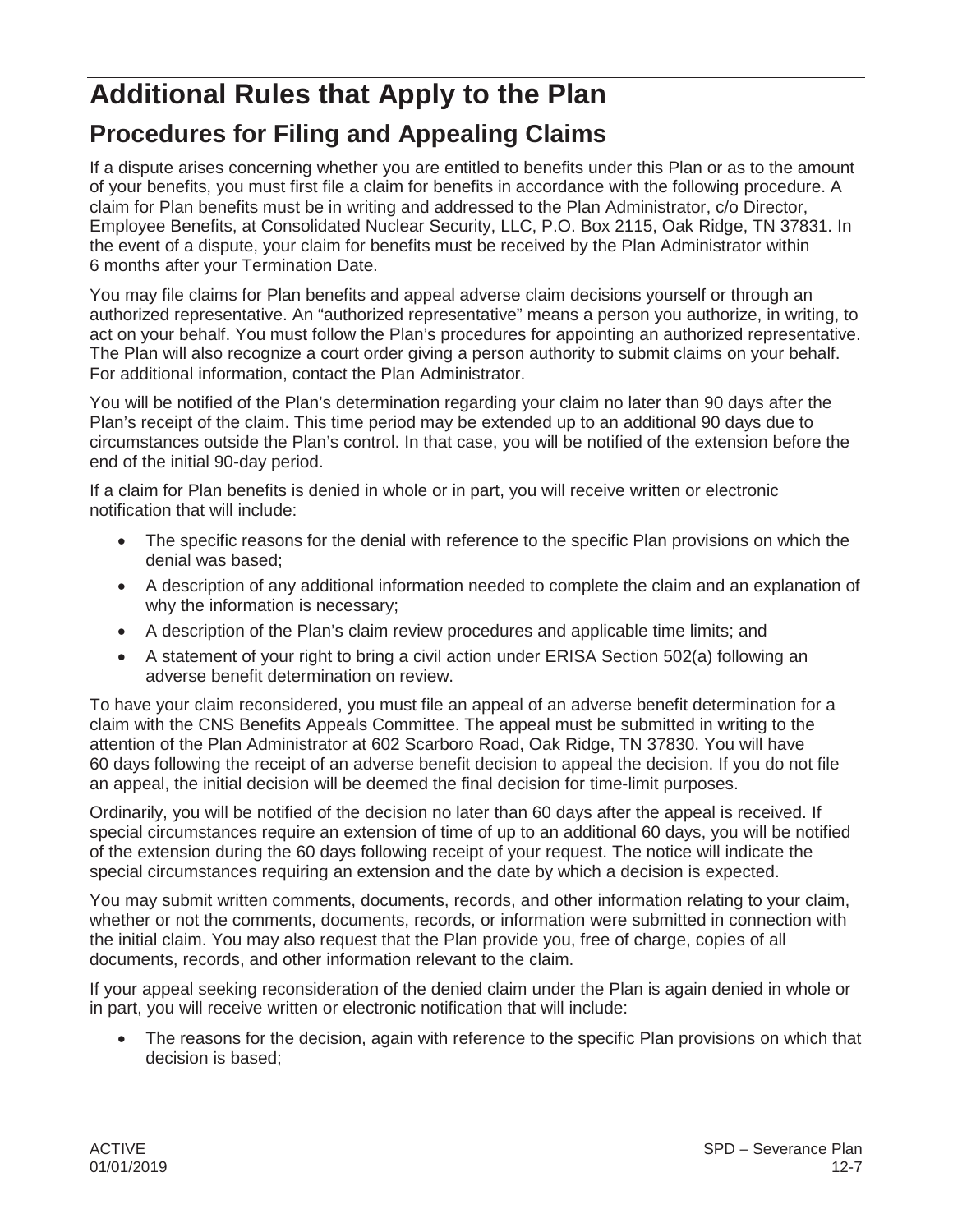- Notice that you are entitled to receive, upon request and free of charge, reasonable access to and copies of pertinent documents, records, and other information relevant to your claim for benefits; and
- Notice of your right to bring a civil action under ERISA Section 502(a) following an adverse benefit determination on review.

### **Exhaustion of Administrative Remedies and Limitations on Actions**

You must use and fully exhaust all of your actual or potential rights under the administrative claims and appeals procedures for this Plan by timely filing an initial claim and then seeking a timely appeal of any denial before filing suit. The exhaustion requirement relates to claims for benefits, eligibility, and to any other issue, matter, or dispute (including any Plan interpretation or amendment issue).

Any such suit must be filed within one year after receiving a final adverse benefit determination on appeal. Failure to follow the administrative claims and appeals procedures in a timely manner will cause you to lose your right to sue regarding an adverse benefit determination.

# **Assignment of Benefits**

Any rights and/or benefits that you may have under the Plan may not be assigned, transferred, or pledged to a third party, for example, as security for a loan or other debt, except to repay bona fide debts to the Company.

### **No Guarantee of Employment**

Your participation in, eligibility for, or your right to benefits under the Plan is no guarantee of continued employment with the Company. Nothing in this SPD or the Plan itself will restrict the Company's right to terminate your employment.

## **Plan Administration**

### **Plan Name and Type**

The name of the Severance Plan is the Consolidated Nuclear Security, LLC Severance Plan for Non-Bargaining Unit Employees. The Plan is considered a "welfare plan" under ERISA.

### **Name and Address of Plan Sponsor and Employer**

The Plan is sponsored by:

Consolidated Nuclear Security, LLC P.O. Box 2115 Oak Ridge, TN 37831-2115 Telephone: (865) 574-1500 or Toll-Free (877) 861-2255 Employer Identification Number: 45-4482782

### **Plan Number**

The number assigned to the Plan is 517.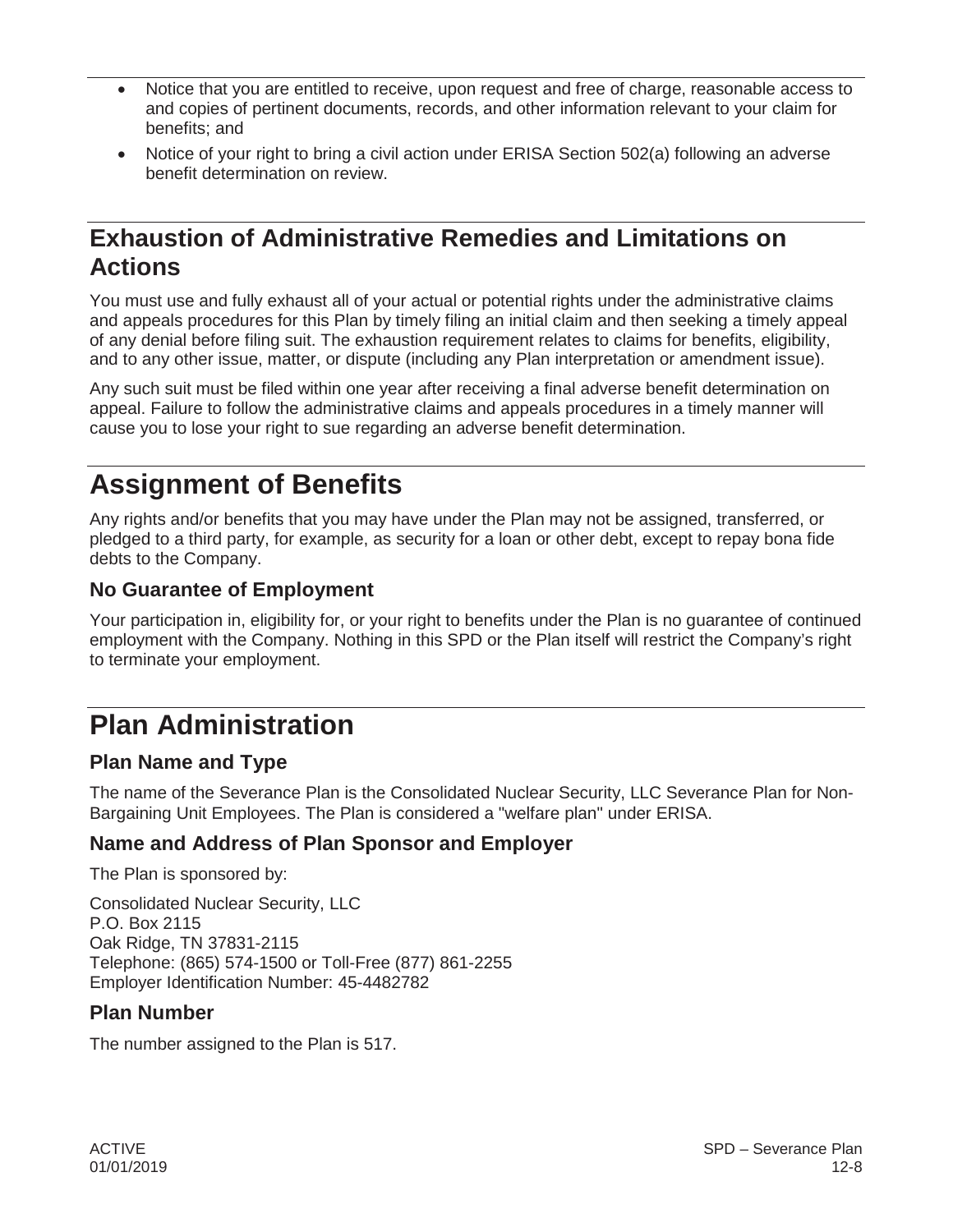### **Plan Administration**

Consolidated Nuclear Security, LLC is designated as the Plan Administrator and named fiduciary for the Plan under ERISA and can be contacted at the address above. All communications to the Plan Administrator should be directed to the Director of Employee Benefits.

The Plan Administrator is responsible for the operation and administration of the Plan. The Plan Administrator has the absolute and exclusive discretionary authority to (i) construe and interpret the terms of the Plan, (ii) administer the Plan, and (iii) decide all questions of eligibility for benefits under the Plan and the amount of such benefits. Benefits under the Plan will be paid only if the Plan Administrator determines that the participant is entitled to the benefits. All decisions of the Plan Administrator are final, conclusive, and binding for all affected parties. Any interpretation or determination made pursuant to such discretionary authority shall be upheld on judicial review, unless it is shown that the interpretation or determination was an abuse of discretion (i.e., arbitrary and capricious). The Plan Administrator is authorized to delegate some or all of its administrative responsibilities regarding the Plan to a committee or individual.

### **Plan Year**

The Plan and its records are kept on a plan-year basis. The plan-year is the 12-month period beginning January 1 of each year and ending the following December 31.

### **Agent for Service of Legal Process**

Legal process can be served on the Plan Administrator by serving the Plan at:

C T Corporation System 800 S. Gay Street, Suite 2021 Knoxville, TN 37929-9710

### **Plan Funding**

The Company pays the entire cost of the Plan from its general assets pursuant to the terms of the Company's Contract with the NNSA.

### **Plan Amendment and Termination**

The Company in its sole discretion reserves the right to amend or terminate the Plan at any time, without notice. Any amendment will not affect the Plan benefits of those who have already been approved for Plan benefits. Benefits for other employees, however, may be reduced, modified, or eliminated at any time. Prior practices by any employer, any entity related to the Company, or any predecessor contractor shall not diminish in any way the rights granted to the Company under this section.

Oral and other informal communications made by the Company or the Company's representatives shall not give rise to any rights or benefits other than those contained in the Plan as described herein, and no oral or other communication may diminish the Company's rights to amend or terminate the Plan in any manner.

This Plan rescinds and supersedes any and all prior non-bargaining unit Employee layoff allowance or severance plan, including any severance plan or policy adopted by any predecessor contractor. No person shall have any vested right to any benefit under the Plan. The severance pay provided in accordance with this Plan is not a vested benefit and may be modified or terminated at any time upon amendment by the Company.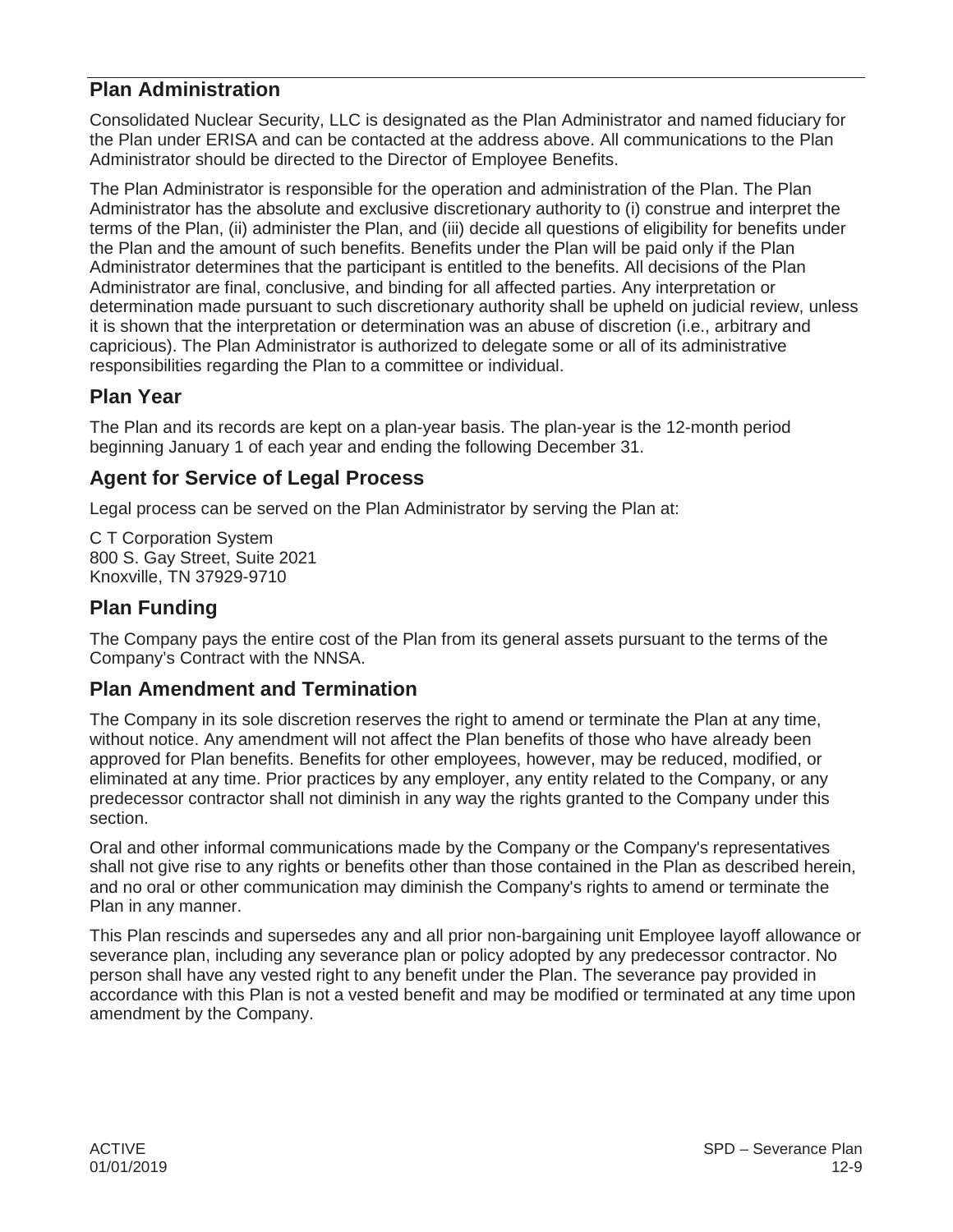### **Statement of ERISA Rights**

The following statement is required by federal law and regulations.

As a participant in the Plan, you are entitled to certain rights and protection under the Employee Retirement Income Security Act of 1974 (ERISA). ERISA provides that all Plan participants shall be entitled to the following.

#### **Receive Information about Your Plan and Benefits**

Examine, without charge, at the Plan Administrator's office and at other specified locations, such as work sites, all documents governing the Plan, and a copy of the latest annual report (Form 5500 Services) filed by the Plan with the U.S. Department of Labor and available at the Public Disclosure Room of the Employee Benefits Security Administration.

Obtain, upon written request to the Plan Administrator, copies of documents governing the operation of the Plan, including copies of the latest annual report (Form 5500 Series) and updated summary plan description. The Plan Administrator may make a reasonable charge for the copies.

Receive a summary of the Plan's annual financial report (if one is filed for the Plan). The Plan Administrator is required by law to furnish each participant with a copy of this summary annual report.

#### **Prudent Actions by Plan Fiduciaries**

In addition to creating rights for Plan participants, ERISA imposes duties upon the people who are responsible for the operation of the Employee benefit plan. The people who operate your Plan, called "fiduciaries" of the Plan, have a duty to do so prudently and in the interest of you and other Plan participants and Beneficiaries. No one, including your employer, or any other person, may fire you or otherwise discriminate against you in any way to prevent you from obtaining a welfare benefit or exercising your rights under ERISA.

#### **Enforce Your Rights**

If your claim for a welfare benefit is denied or ignored, in whole or in part, you have the right to know why this was done, to obtain copies of documents relating to the decision without charge, and to appeal any denial, all within certain time schedules.

Under ERISA, there are steps you can take to enforce the above rights. For instance, if you request a copy of Plan documents or the latest annual report from the Plan and do not receive them within 30 days, you may file a suit in a federal court. In such a case, the court may require the Plan Administrator to provide the materials and pay you up to \$110.00 a day until you receive the materials, unless the materials were not sent because of reasons beyond the control of the Plan Administrator. If you have a claim for benefits which is denied or ignored, in whole or in part, you may file suit in a state or federal court. However, in no event will you be allowed to file suit in state or federal court until you have exhausted the administrative remedies available under the Plan, including following the Plan's claims procedure described above.

If it should happen that Plan fiduciaries misuse the Plan's money, or if you are discriminated against for asserting your rights, you may seek assistance from the U.S. Department of Labor, or you may file suit in a federal court. The court will decide who should pay court costs and legal fees. If you are successful, the court may order the person you have sued to pay these costs and fees. If you lose, the court may order you to pay these costs and fees, for example, if it finds your claim is frivolous.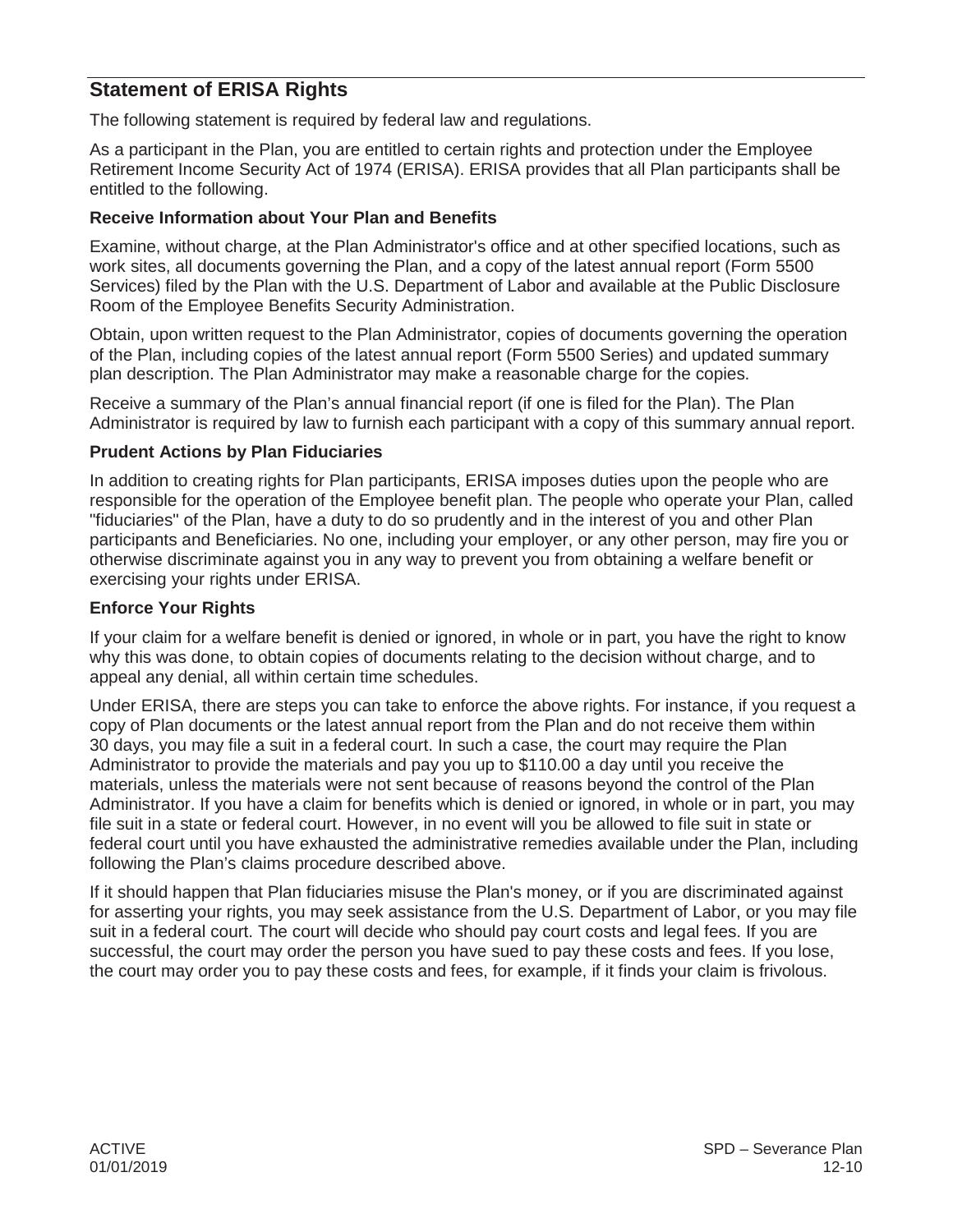#### **Assistance with Your Questions**

If you have any questions about your Plan, contact the Plan Administrator. If you have any questions about this statement or about your rights under ERISA, or if you need assistance in obtaining documents from the Plan Administrator, contact the nearest office of the Employee Benefits Security Administration, U.S. Department of Labor, listed in your telephone directory or the Division of Technical Assistance and Inquiries, Employee Benefits Security Administration, U.S. Department of Labor, 200 Constitution Avenue, N.W., Washington, D.C. 20210. You may also obtain certain publications about your rights and responsibilities under ERISA by calling the publications hotline of the Employee Benefits Security Administration.